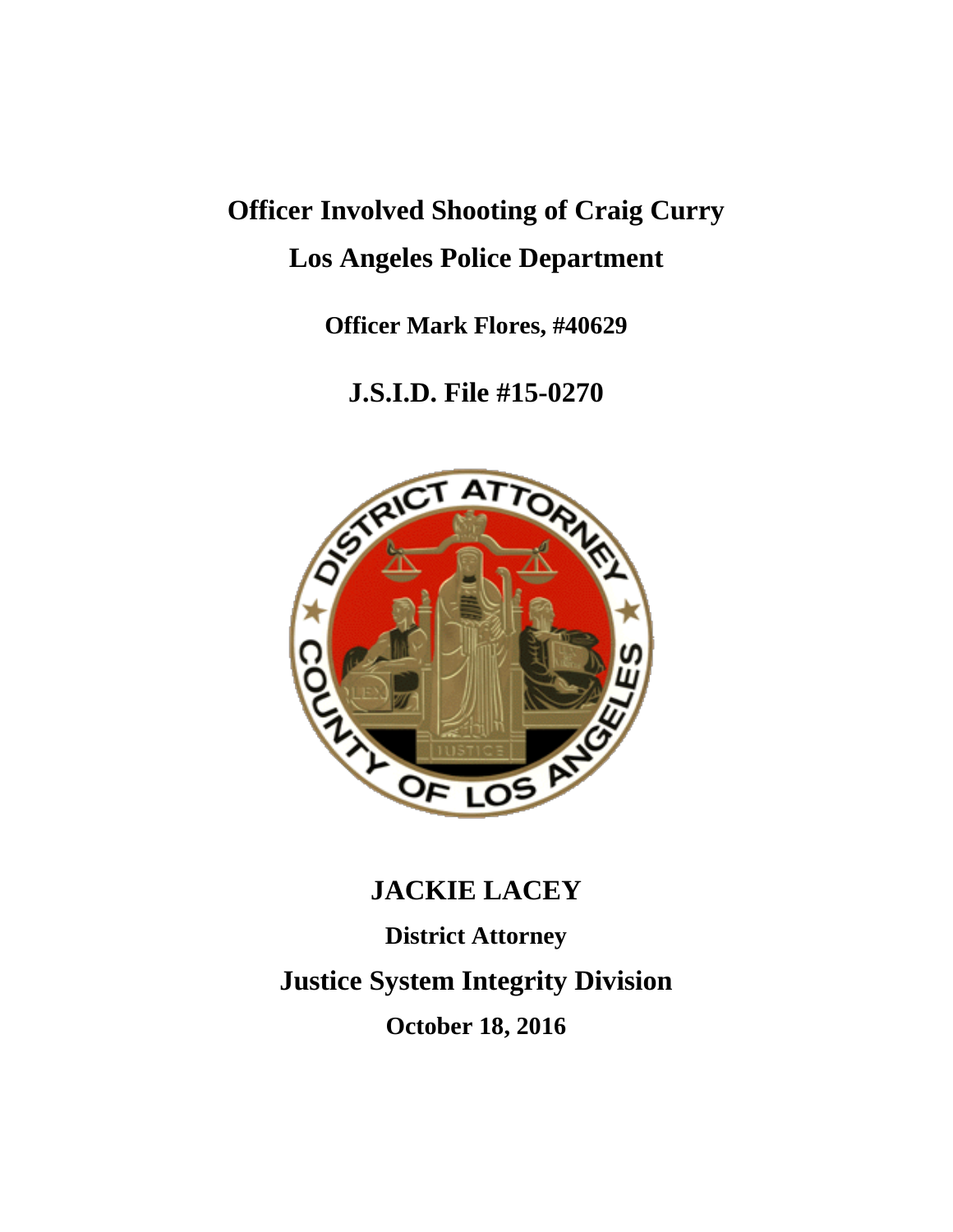#### **MEMORANDUM**

| TO:             | <b>COMMANDER ROBERT A. LOPEZ</b><br>Los Angeles Police Department<br>Force Investigation Division<br>100 West First Street, Suite 431<br>Los Angeles, California 90012 |
|-----------------|------------------------------------------------------------------------------------------------------------------------------------------------------------------------|
| FROM:           | <b>JUSTICE SYSTEM INTEGRITY DIVISION</b><br>Los Angeles County District Attorney's Office                                                                              |
| <b>SUBJECT:</b> | <b>Officer Involved Shooting of Craig Curry</b><br>J.S.I.D. File #15-0270<br>F.I.D. File #F044-15                                                                      |
| DATE:           | October 18, 2016                                                                                                                                                       |

The Justice System Integrity Division of the Los Angeles County District Attorney's Office has completed its review of the May 26, 2015, non-fatal shooting of Craig Curry by Los Angeles Police Department (LAPD) Officer Mark Flores. It is our conclusion that Officer Flores acted in lawful self-defense at the time he fired his weapon.

The District Attorney's Command Center was notified of this shooting on May 26, 2015, at approximately 11:35 p.m. The District Attorney Response Team responded to the location. They were given a briefing and walk-through of the scene by LAPD Lieutenant Steve Lurie.

The following analysis is based on reports, recorded interviews, video recordings, and photographs submitted to this office by the LAPD's Force Investigation Division (FID). The departmentally compelled statements of Officer Flores were considered in this analysis.

#### **FACTUAL ANALYSIS**

l

On May 26, 2015, at approximately 10:10 p.m., Officers Mark Flores and Alejandro Zavala were working routine patrol, dressed in LAPD uniform, and driving a marked black and white police vehicle. Zavala was the driver and Flores was seated in the right front passenger seat. The officers were stopped facing west on  $6<sup>th</sup>$  Street at the intersection of  $6<sup>th</sup>$  Street and Coronado Street in the City of Los Angeles.

<sup>1</sup> Two of the men, later identified as Reza Bakhtiari and Zhozef Eivazyan, were facing northbound while the other two men, later identified as Craig Curry and Jason

<sup>&</sup>lt;sup>1</sup> The southwest corner of this intersection houses a mini mall with several business, including the 24 Hour Coin Laundry.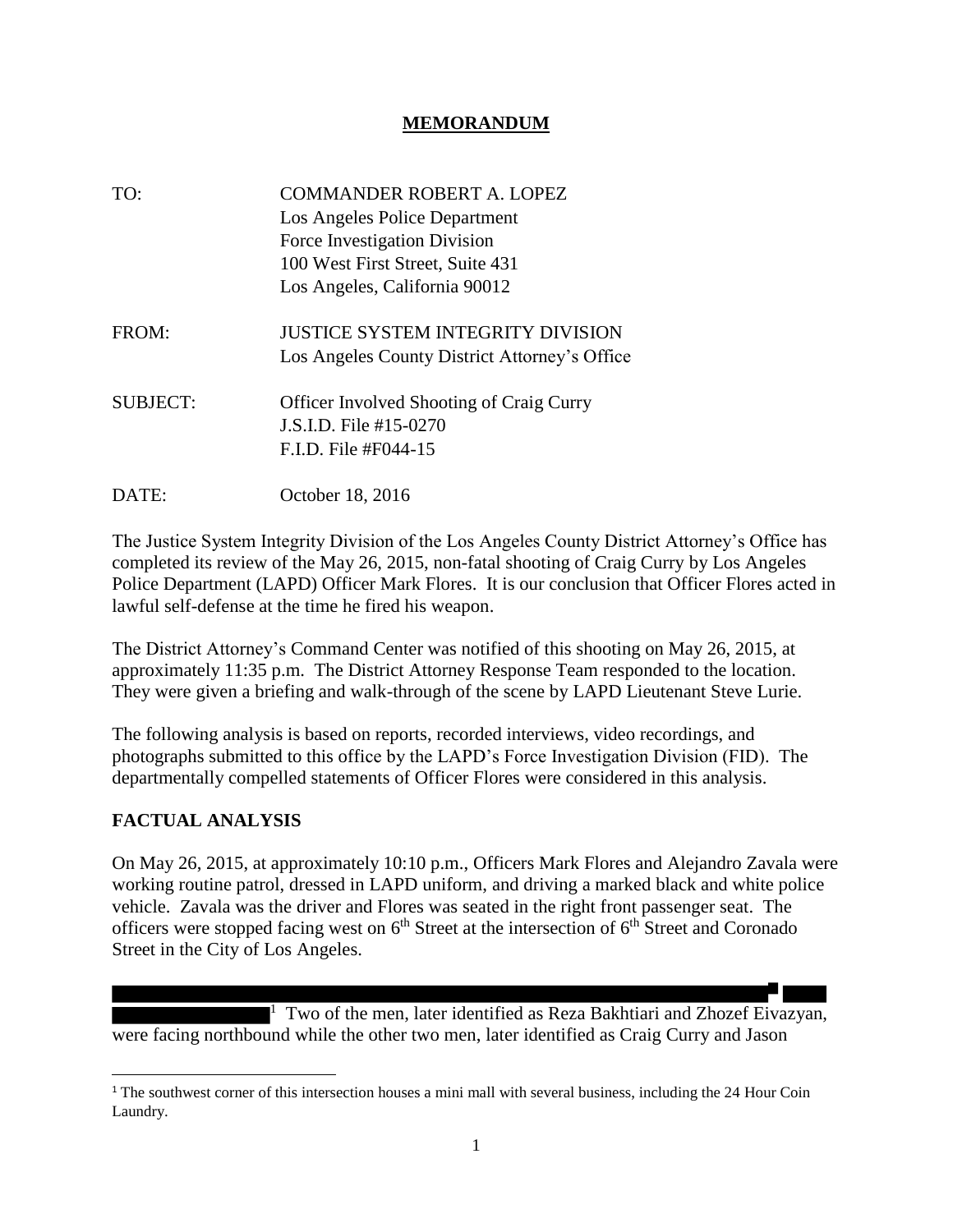Bangle, were facing southbound.

Ц

The officers activated their spotlight to illuminate the men.

Bakhtiari saw the officers and began to wave his arms to get their attention. Bakhtiari repeatedly yelled, "He has a gun! He has a gun!" while pointing at Curry and Bangle, who had begun to walk southbound on the west sidewalk of Coronado Street. Zavala heard Bakhtiari and saw that he was pointing at Curry and Bangle.<sup>3</sup> The officers made a left turn and drove southbound on Coronado Street. While their car was still moving, Flores ordered Curry and Bangle to "Stop! Turn around!

Neither Curry nor Bangle followed Flores' orders. The officers stopped their car south of Curry and Bangle's location and exited the vehicle. Curry and Bangle changed direction and began walking northbound, with Bangle proceeding ahead of Curry.<sup>4</sup> Zavala began to follow Bangle while Flores focused his attention on Curry.

Bangle quickly walked northbound and used the cars parked on the west side of Coronado Street to conceal himself from Zavala, who was standing in the street. Zavala ordered Bangle to, "Let me see your hands! Stop! Stop walking! Stop walking! Stay right there!" as he tracked Bangle. Bangle held his waistband and hunched over as he walked, attempting to hide behind parked cars while moving away from Zavala. As Bangle arrived near the northernmost car parked on the west side of Coronado Street, Zavala heard a gunshot emanating from south of his location.<sup>5</sup> Zavala ordered Bangle to get on the ground. Bangle immediately complied and Zavala took him into custody. 6



<sup>4</sup> At this time, both Bakhtiari and Eivazyan were on the west sidewalk of Coronado Street, north of the officers, Curry, and Bangle.

<sup>5</sup> Zavala believed that it was a single gunshot, but added that he might have heard two, indicating, "I know I heard at least one."

<sup>6</sup> Zavala believed the gunshot emanated from near a white SUV. This location is consistent with Flores' location at the time Flores fired his weapon. Additionally, just prior to the gunshot, Bangle tossed his gun, a Derringer pistol, under a parked car. The derringer discharged as it hit the ground. The overall evidence suggests that the two firearms fired at approximately the same time.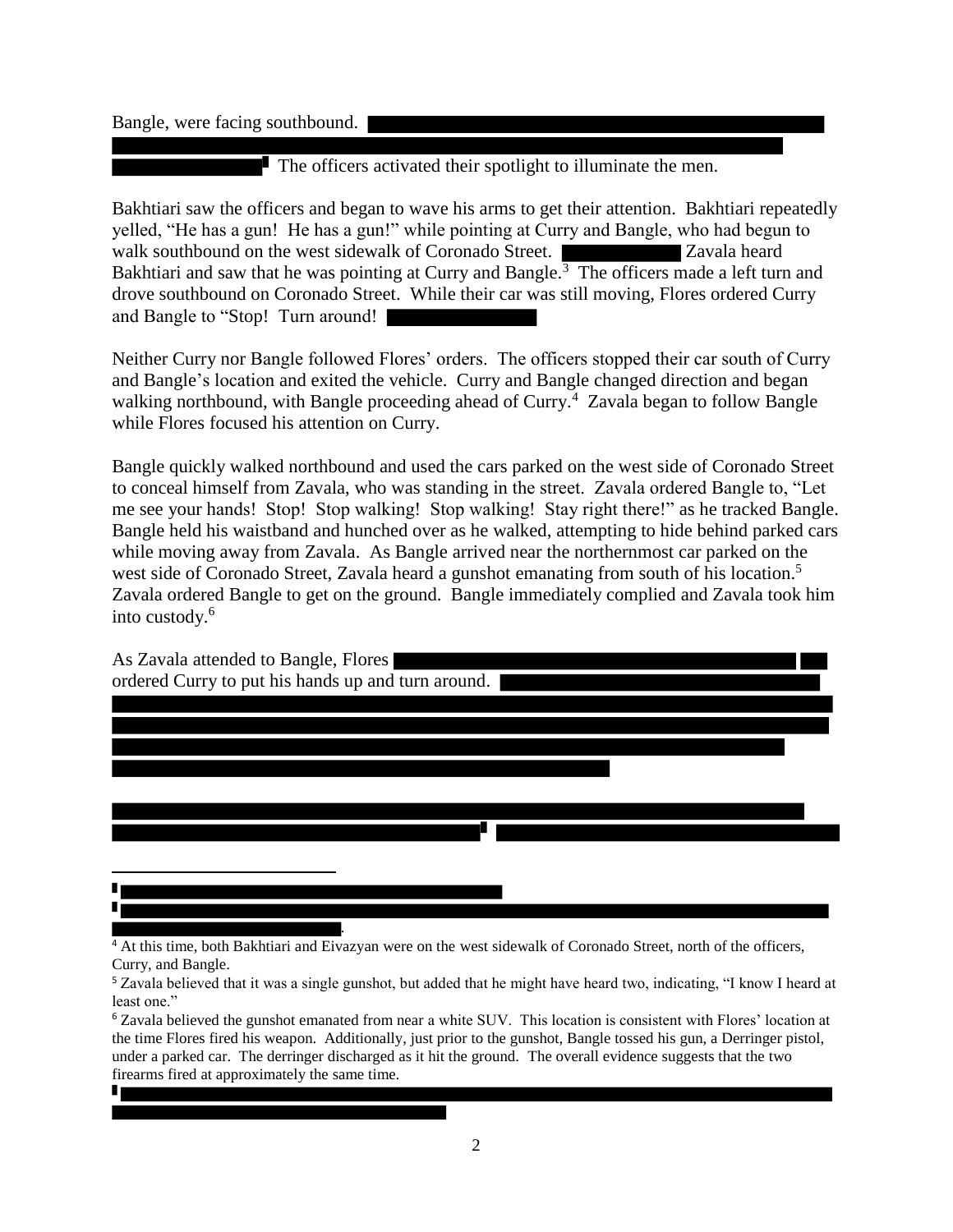

Flores approached Curry and conducted a quick pat down search for weapons along Curry's waistband and body. Flores found a white cylindrical blue tooth speaker

|            | Flores | requested a rescue |
|------------|--------|--------------------|
| ambulance. |        |                    |

Paramedics arrived, treated Curry at the scene, and transported him to University of Southern California Medical Center for treatment.

Curry survived his injury.

Investigators located a .38 special Derringer pistol under a black Jeep Cherokee parked on the west side of Coronado Street facing south. The Jeep was parked two cars north of the white SUV and south of where Bangle was taken into custody. At the time it was found, the gun was lying on its side with the muzzle pointing in a southeast direction. The hammer of the gun was down and the safety was off, indicating that the gun was ready to fire. One discharged cartridge case was removed from the top chamber and a cartridge was removed from the bottom chamber of the pistol.

A single expended round was located on the west sidewalk of Coronado Street, north of Curry's location. The round had been fired from Flores' pistol and a DNA profile found on the expended round matched the DNA profile obtained from Curry. A single cartridge case was recovered from the street near the white SUV. That cartridge case had been fired through Flores' pistol.

Flores and Zavala were not equipped with body worn video, but their patrol vehicle was furnished with a digital in car video system (DICVS). The officers did not activate the DICVS prior to the officer involved shooting. Several surveillance videos capture the officers arriving at the location and parts of the incident. One camera captured the entire incident, including the altercation over the laundry cart and the officers' subsequent actions. However, the quality of that video is poor. Shapes and shadows, some of which appear to be people, are visible on the

8 the evidence conclusively established that Flores fired his weapon one time.

<sup>9</sup> Curry told the police that the speaker was in his left front pants pocket.

 $\overline{a}$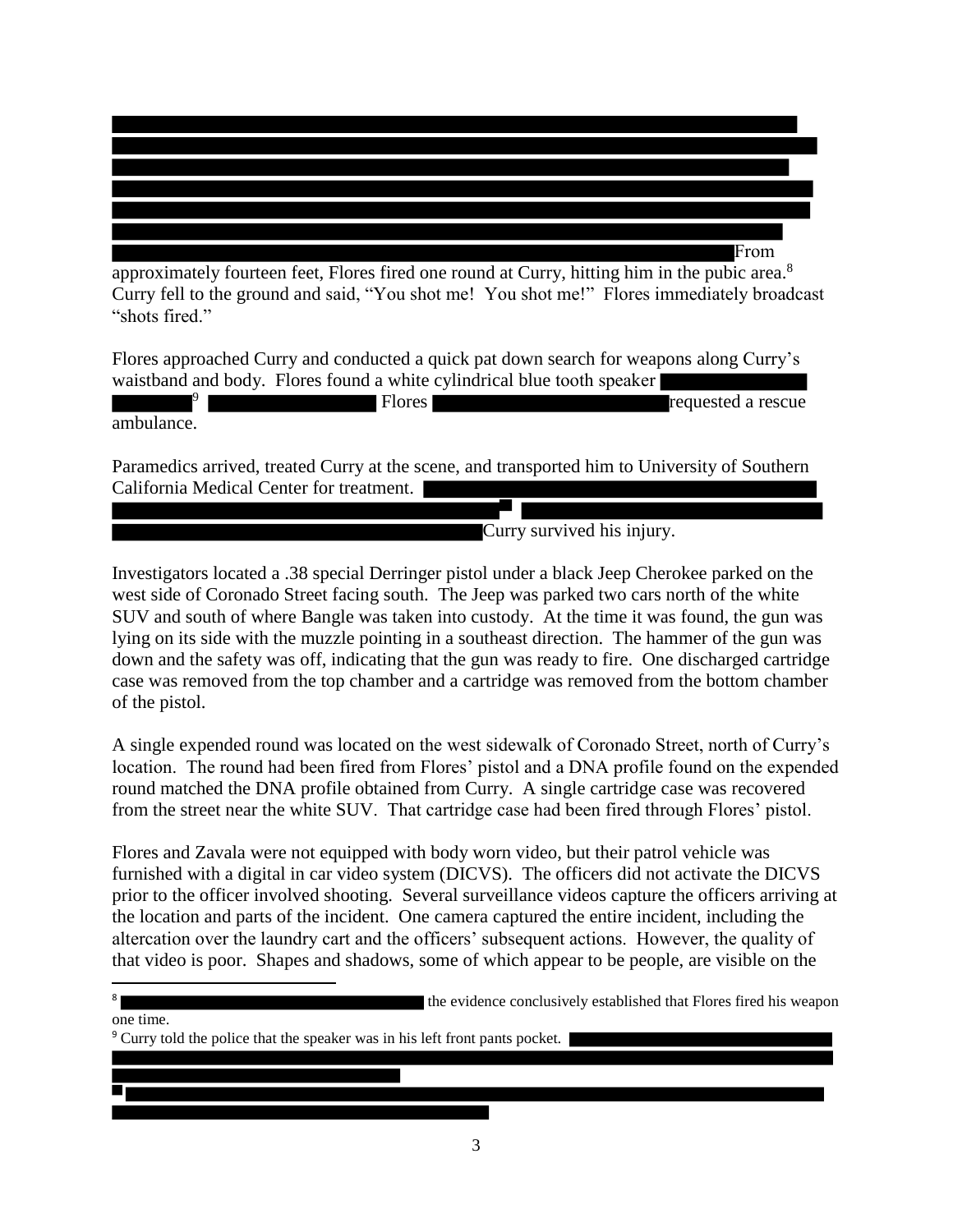recording, but the details of Curry's actions, muzzle flashes, and the officer involved shooting are not distinguishable.

The evidence showed that Bakhtiari, a 24 Hour Coin Laundry employee, and his friend, Eivazyan, exited the laundromat to get something to eat. While seated in Bakhtiari's car, they saw Bangle enter the laundromat and remove a laundry cart. Bakhtiari exited his car, leaving the car running, and approached Bangle. Bakhtiari told Bangle that he could not remove the cart from the laundromat and Bangle relinquished the cart.

At this time, Curry aggressively approached Bakhtiari. Curry said, "What the fuck you doing, motherfucker? You want me to break your nose and who the fuck are you?" Eivazyan approached the group in an attempt to calm the situation. Curry continued to threaten Bakhtiari, indicating that he was going to "break [Bakhtiari's] nose" and "fuck [him] up." During this encounter, Curry also threatened to take Bakhtiari's car and began to walk toward the car. In response, Bakhtiari and Eivazyan also began to move towards Bakhtiari's car, which was still running. Bangle pulled out a gun, pointed the gun at Eivazyan, and then moved the gun towards Bakhtiari. Bangle then placed the gun in his pocket.

Bakhtiari saw a police car in the westbound lane of  $6<sup>th</sup>$  Street. Bakhtiari waved his arms and yelled, "Officer! Officer! He has a gun! He has a gun!" Bangle responded, "What the fuck are you saying? Gun? No one has a gun?" Both Bangle and Curry walked south on the sidewalk, away from Bakhtiari and Eivazyan, who followed at a distance.

The officers drove south on Coronado Street and stopped in the street. Bangle ran south, turned and ran north, and one of the officers stopped him. Bakhtiari, whose attention was divided between Bangle and Curry, believed that Bangle "…went to hide his gun, like throw his gun somewhere and then run towards back [sic] the officer..." Another officer pointed his gun at Curry, who stood facing the officer, and told him to turn around and face the wall. Curry did not follow the officer's orders. "...[B]oth of [Curry's] hands was [sic] up at first and then suddenly he brought one of their [sic] hands down. The right hand came down. That's when the officer shot at him."<sup>11</sup> Bakhtiari indicated that Curry's hand went to the area near his pocket, but did not go inside his pocket. Curry said, "Why did you shot [sic] me?"

After the officer fired, Bakhtiari felt something in his back. Bakhtiari had a small scrape on his back. Investigators opined that the scrape was caused by a ricochet from either Flores' duty weapon or the Derringer, but were unable to conclusively determine that was the case.

Bangle told investigators that he tried to take a basket out of the laundromat. Bakhtiari approached him and "was like freaking out. I figured he worked there so I gave it back." The situation escalated and Bangle pointed the gun at Bakhtiari and Eivazyan because "[he] just wanted them to go away."<sup>12</sup> When the officers arrived, Bangle tossed the gun, a two shot, under

 $\overline{\phantom{a}}$ 

<sup>11</sup> Bakhtiari explained, "I'm assuming…the officers shot at him it's because of when I said, 'He has a gun' so that's why I'm saying the officer didn't know which one has the gun…and as soon as his hand went towards his pocket that's when the officers fired."

<sup>&</sup>lt;sup>12</sup> Bangle told investigators that he was holding the gun for Curry.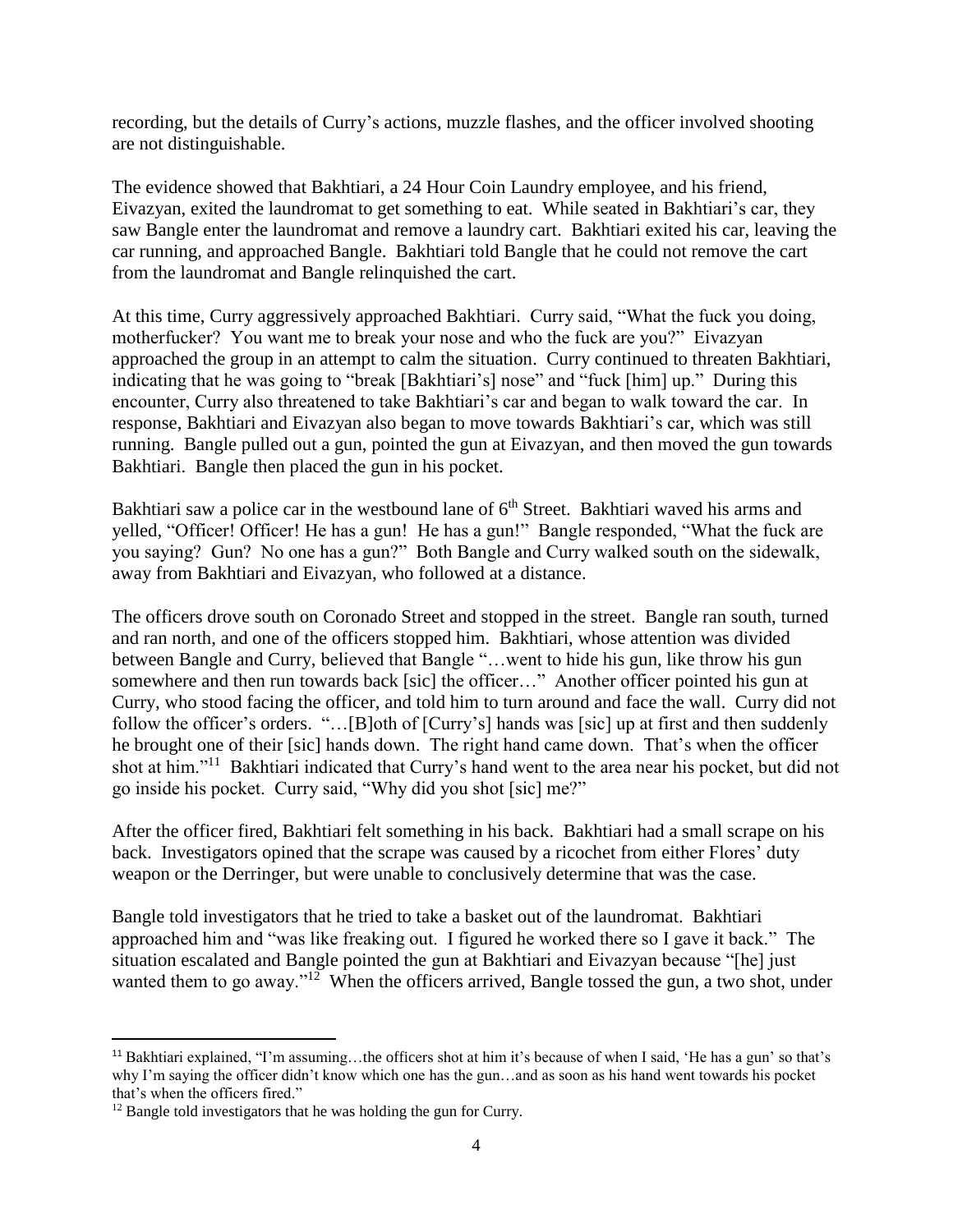a car. Bangle told investigators, "[The gun] went off, fucking, when I tossed it down and it fucking went off." Bangle said the officers told him to stop and get on the ground, which he did.

Curry told investigators that he and Bangle went to the laundromat to wash clothes. Bangle brought a laundry cart outside the laundromat and Bakhtiari "just pretty much went ape shit." Curry and Bakhtiari became involved in a verbal confrontation and Eivazyan tried to separate them. Police officers arrived at the location and Bakhtiari and Eivazyan "got brave and decided to swing at me and try to punch me in front of…the officers." Curry left, traveling south on Coronado Street. Bakhtiari yelled to the officers that Curry and Bangle had a gun. Curry told investigators that neither he nor Bangle had a gun or other weapon.<sup>13</sup> The officers ordered Curry to get down and "prone out." Curry did not want to do so because Bakhtiari was a few feet away and was acting aggressively toward Curry. Instead, Curry said that he kept his hands in the air and the officer shot him. Curry denied lowering his hand toward his waistband.

Bangle and Curry were criminally charged based upon their actions in this case. Bangle was convicted at trial of a violation of Penal Code section 245(a)(2), assault with a firearm. The allegation that he personally used a firearm within the meaning of Penal Code section 12022.5 was found true and he was sentenced to seven years in state prison. Curry was convicted at trial of a violation of Penal Code section 422, criminal threats, and his prior conviction for Penal Code section  $245(a)(1)$  was found true. He was sentenced to 11 years in state prison.

### **CONCLUSION**

"The 'reasonableness' of a particular use of force must be judged from the perspective of a reasonable officer on the scene, rather than the 20/20 vision of hindsight…The calculus of reasonableness must embody allowance for the fact that police officers are often forced to make split-second judgments—in circumstances that are tense, uncertain, and rapidly evolving—about the amount of force that is necessary in a particular situation." Graham v. Connor (1989) 490 U.S. 386, 396-397.

Actual danger is not necessary to justify the use of deadly force in self-defense. If one is confronted by the appearance of danger which one believes, and a reasonable person in the same position would believe, would result in death or great bodily injury, one may act upon those circumstances. The right of self-defense is the same whether the danger is real or merely apparent. People v. Toledo (1948) 85 Cal.App.2d 577.

According to the law in California, a person acted in lawful self-defense or defense of another if (1) he reasonably believed that he or someone else was in imminent danger of being killed or suffering great bodily injury; (2) he reasonably believed that the immediate use of deadly force was necessary to defend against that danger; and (3) he used no more force than was reasonably necessary to defend against that danger. CALCRIM No. 505. The People have the burden of proving beyond a reasonable doubt that a person did not act in lawful self-defense or defense of another. If the People fail to meet this burden, a jury must find the defendant not guilty. CALCRIM No. 3470.

l <sup>13</sup> Curry later said he had a "little tiny ass knife." Investigators located a folding knife with a 4 inch blade with Curry's property.